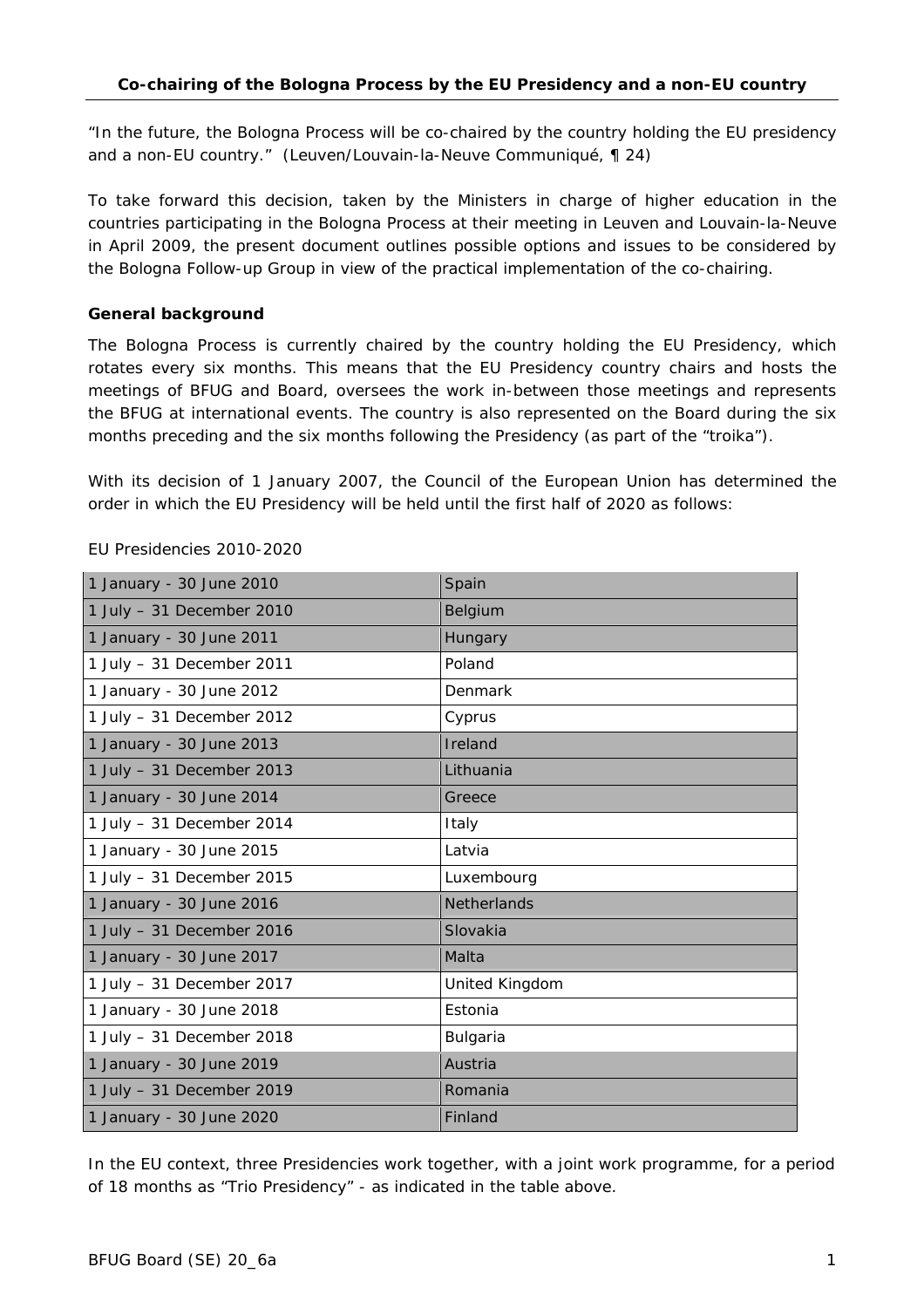| Albania                | <b>Holy See</b>           | Serbia                                      |
|------------------------|---------------------------|---------------------------------------------|
| Andorra                | Iceland                   | Switzerland                                 |
| Armenia                | Liechtenstein             | "the former Yugoslav Republic of Macedonia" |
| Azerbaijan             | Moldova                   | Turkey                                      |
| Bosnia and Herzegovina | Montenegro                | Ukraine                                     |
| Croatia                | Norway                    |                                             |
| Georgia                | <b>Russian Federation</b> |                                             |

*At present, 19 non-EU countries are participating in the Bologna Process:* 

*Note:* 

Some of the non-EU countries are expected to join the European Union at some point. In case Belarus, Monaco and/or San Marino decide to join the Bologna Process (which might

happen already in 2010), they will have to be added to the list.

# **Issues to consider for the implementation of the co-chairing**

# *(A) Tasks of the co-chair*

Chair and co-chair will closely cooperate in the preparation of the BFUG and Board meetings and will agree among themselves on the details of the co-chairing, including, for instance, on where to hold the meetings.

In principle, the EU-Chair takes the financial commitment to organise the necessary BFUG and Board meetings and functions as Presidency contact point for the Bologna Secretariat.

# *(B) When to start? When does "the future" begin?*

As the first opportunity for BFUG to discuss the issue will be the meeting on 28-29 September 2009, the earliest possible date to begin with the co-chairing will be 1 January 2010, with the start of the Spanish Presidency. This has the advantage that it will also be the start of a new trio of EU Presidencies (Spain-Belgium-Hungary).

# *(C) Period of co-chairing*

As the EU Presidency changes every 6 months (on 1 January and 1 July), it is suggested that the co-chairing follows the same rhythm. As there will be 21 semesters between 1 January 2010 and 30 June 2020, each of the currently 19 non-EU countries participating in the Bologna Process would get the opportunity to co-chair the Process for six months.

## *(D)Mode of designation of the non-EU co-chair*

## Option 1

The easiest and most straightforward solution would be to simply follow the *alphabetical order*, in which case the co-chairing arrangements would look as follows:

| Semester                   | <b>EU-Presidency</b> | <b>Possible Co-Chair</b> |
|----------------------------|----------------------|--------------------------|
| 1 January - 30 June 2010   | Spain                | <b>Albania</b>           |
| 1 July $-31$ December 2010 | <b>I</b> Belaium     | Andorra                  |
| 1 January - 30 June 2011   | <b>Hungary</b>       | Armenia                  |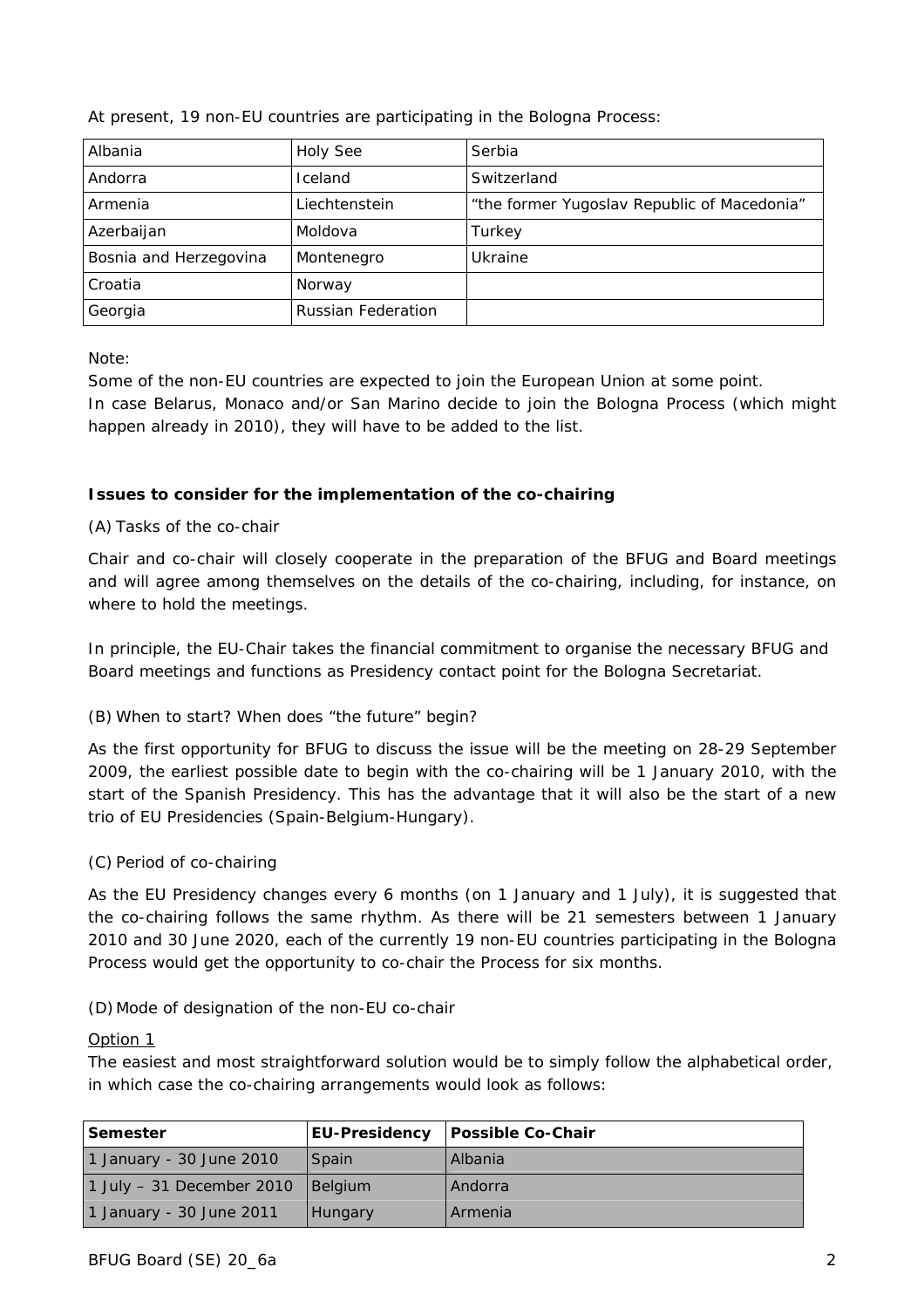| 1 July $-31$ December 2011 | Poland             | Azerbaijan                                  |
|----------------------------|--------------------|---------------------------------------------|
| 1 January - 30 June 2012   | Denmark            | Bosnia and Herzegovina                      |
| 1 July $-31$ December 2012 | Cyprus             | Croatia                                     |
| 1 January - 30 June 2013   | Ireland            | Georgia                                     |
| 1 July - 31 December 2013  | Lithuania          | <b>Holy See</b>                             |
| 1 January - 30 June 2014   | Greece             | Iceland                                     |
| 1 July - 31 December 2014  | Italy              | Liechtenstein                               |
| 1 January - 30 June 2015   | Latvia             | Moldova                                     |
| 1 July - 31 December 2015  | Luxembourg         | Montenegro                                  |
| 1 January - 30 June 2016   | <b>Netherlands</b> | Norway                                      |
|                            |                    |                                             |
| 1 July - 31 December 2016  | Slovakia           | <b>Russian Federation</b>                   |
| 1 January - 30 June 2017   | Malta              | Serbia                                      |
| 1 July - 31 December 2017  | United Kingdom     | Switzerland                                 |
| 1 January - 30 June 2018   | Estonia            | "the former Yugoslav Republic of Macedonia" |
| 1 July - 31 December 2018  | Bulgaria           | Turkey                                      |
| 1 January - 30 June 2019   | Austria            | <b>Ukraine</b>                              |
| 1 July - 31 December 2019  | Romania            | Belarus? Otherwise: Albania                 |

### Option 2

The 19 non-EU countries could also agree on a different order (for the entire period up to 2020), allowing countries to *choose a specific six-month period*.

### Possible compromise

Applying in principle the alphabetical order but allowing small adjustments if necessary.

### *(E) Impact on composition of the Board?*

In the present arrangement, as decided by the Ministers in Berlin (2003), the BFUG Board includes the 3 countries of the EU troika, changing every semester, plus 3 countries elected for one year. For the sake of equal treatment and to facilitate cooperation with the chairs, it could be advisable to apply the same "troika" rotation system to the non-EU countries too (replacing the three elected members). This would also have the advantage of ensuring balance between EU and non-EU countries on the BFUG Board.

### *Note*:

For this change, implying the abolishment of the election procedure, a Ministerial decision is needed, which could be taken in Budapest/Vienna. This would be just in time, as the mandate of the current elected members Armenia, Cyprus and Romania ends on 30 June 2010.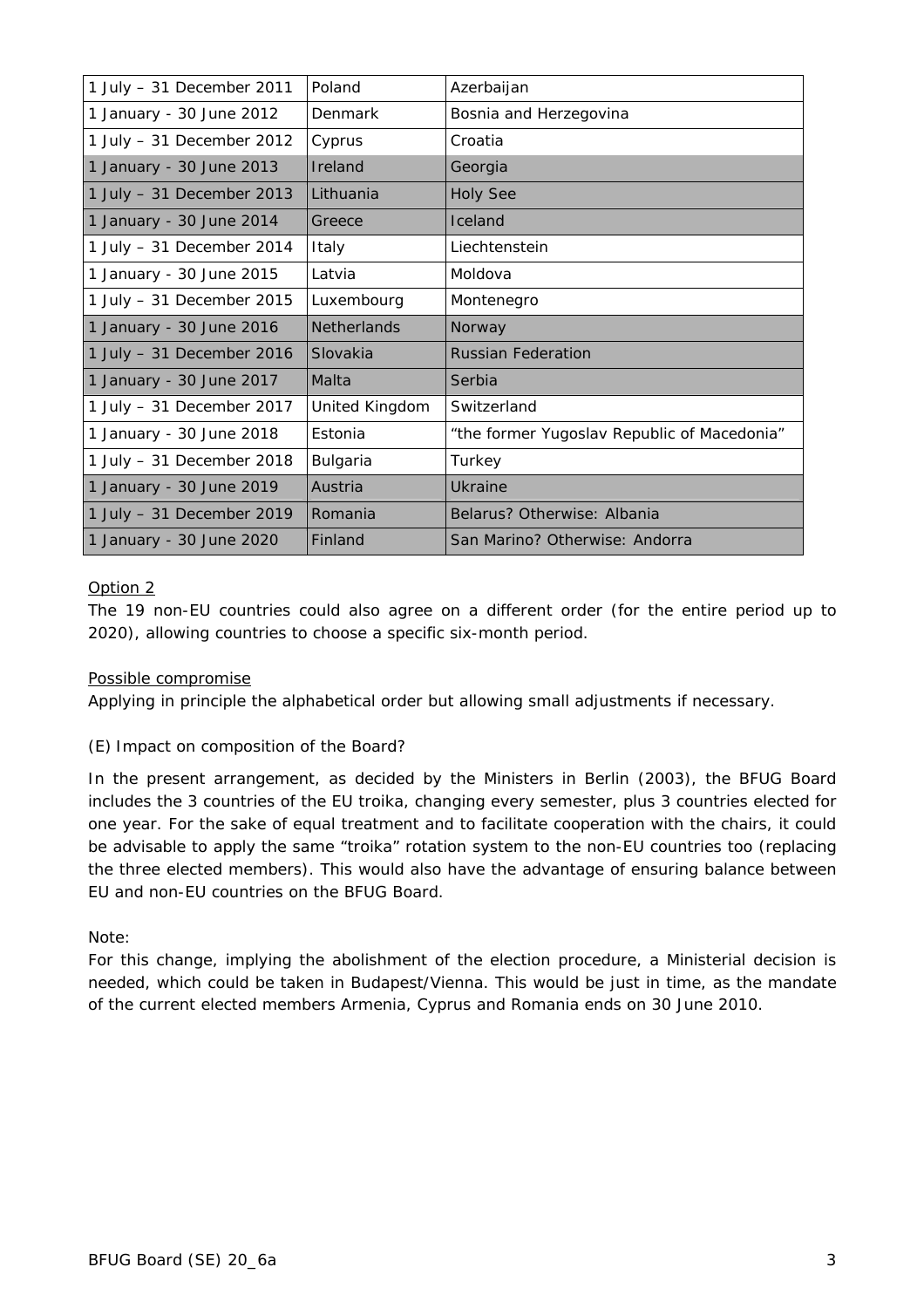### **Annex: Excerpt from the Berlin Communiqué on the follow-up structure**

## *Follow-up structure*

Ministers entrust the implementation of all the issues covered in the Communiqué, the overall steering of the Bologna Process and the preparation of the next ministerial meeting to a Follow-up Group, which shall be composed of the representatives of all members of the Bologna Process and the European Commission, with the Council of Europe, the EUA, EURASHE, ESIB and UNESCO/CEPES as consultative members. This group, which should be convened at least twice a year, shall be chaired by the EU Presidency, with the host country of the next Ministerial Conference as vice-chair.

A Board also chaired by the EU Presidency shall oversee the work between the meetings of the Follow-up Group. The Board will be composed of the chair, the next host country as vice-chair, the preceding and the following EU Presidencies, three participating countries elected by the Follow-up Group for one year, the European Commission and, as consultative members, the Council of Europe, the EUA, EURASHE and ESIB. The Follow-up Group as well as the Board may convene ad hoc working groups as they deem necessary.

The overall follow-up work will be supported by a Secretariat which the country hosting the next Ministerial Conference will provide.